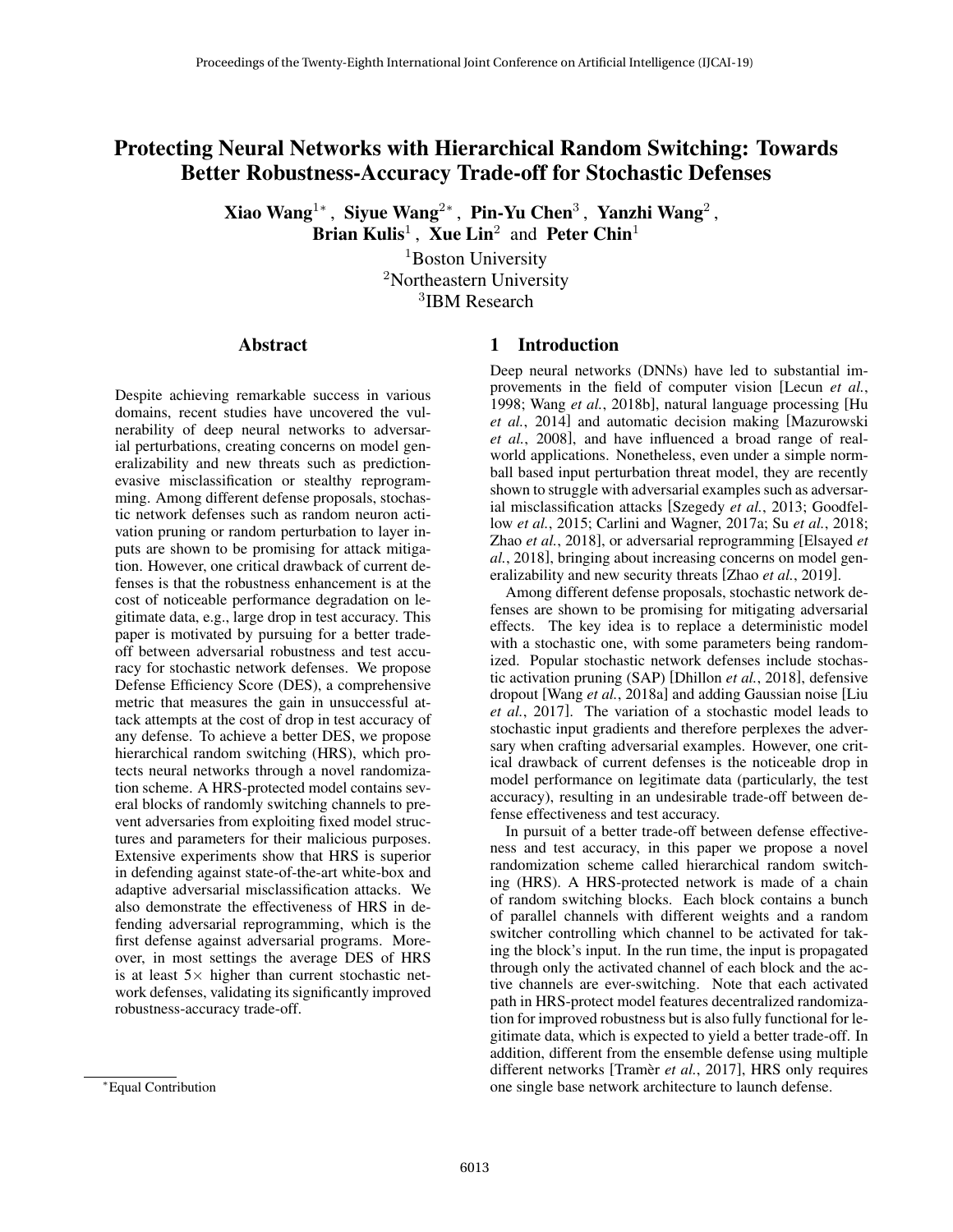To rigorously evaluate the adversarial robustness of the proposed HRS method, in Section 6 we adopt the security inspection principles suggested in [Athalye *et al.*, 2018] to verify the robustness claims<sup>1</sup>. Specifically, we mount four widely used adversarial misclassification attack methods (FGSM, CW, PGD and CW-PGD) under different scenarios, including standard white-box and two adaptive white-box attack settings. The adaptive attacks consider the setting where the adversary has the additional knowledge of randomization being deployed as defenses. The results show the superior defense performance of HRS, and most importantly, ensuring its robustness is indeed NOT caused by "security through obscurity" such as gradient obfuscation [Athalye *et al.*, 2018].

Below we summarize our main contributions.

- We propose a novel metric called *defense efficiency score* (DES) that evaluates the trade-off between test accuracy and defense rate on adversarial examples, which provides a standardized approach to compare different defenses. In particular, we analyze the trade-off in state-of-the-art stochastic network defenses and adversarial training to motivate DES in Section 4.
- To achieve a better robustness-accuracy trade-off, in Section 5 we propose hierarchical random switching (HRS), an easily configurable stochastic network defense method that achieves significantly higher DES than current methods. HRS is an attack-independent defense method that can be easily mounted on the typical neural network training pipelines. We also develope a novel bottom-up training algorithm with linear time complexity that can effectively train a HRS-protected network.
- Compared with state-of-the-art stochastic defense methods (SAP, defensive dropout and Gaussian noise), experiments on MNIST and CIFAR-10 show that HRS exhibits much stronger resiliency to adversarial attacks and simultaneously sacrifices less test accuracy. Moreover, HRS is an effective defense against the considered powerful adaptive attacks that break other stochastic network defenses, which can be explained by its unique decentralized randomization feature (see Section 5 for details).
- HRS can effectively mitigate different adversarial threats. In Section 7, we show that HRS is an effective defense against adversarial reprogramming [Elsayed *et al.*, 2018]. To the best of our knowledge, this paper proposes the first defense against adversarial reprogramming.

### 2 Adversarial Threats

#### 2.1 Adversarial Misclassification Attack

Fast Gradient Sign Method (FGSM) [Goodfellow *et al.*, 2015] is a "one-shot" attack that generates an adversarial example x' by taking one step gradient update in the  $\ell_{\infty}$  neighborhood of input image  $x$  with a step size  $\epsilon$ .

Carlini & Wagner (CW) attack [Carlini and Wagner, 2017b] formulates the search for adversarial examples by solving the following optimization problem:

minimize<sub>δ</sub> 
$$
D(\delta) + c \cdot f(x + \delta)
$$
 s.t.  $x + \delta \in [0, 1]^n$  (1)

where  $\delta$  denotes the perturbation to *x*.  $D(\delta)$  is the distortion metric; *f* is a designed attack objective for misclassification; and the optimal term  $c > 0$  is obtained by binary search.

Projected Gradient Decent (PGD) [Madry *et al.*, 2017] is an iterative attack that applies FGSM with a small step size  $\alpha$ . It controls the distortion of adversarial examples through clipping the updated image so that the new image stays in the  $\epsilon$  neighborhood of *x*. For the *t*-th iteration, the adversarial image generation process is:

$$
x'_{t+1} = \prod_{x+S} (x'_t - \alpha \cdot \text{sign}(\nabla(\text{loss}_t(x)))) \tag{2}
$$

where  $\prod_{x+S}$  means projection to *S*, the allowed perturbation in an  $\ell_{\infty}$  ball centered at *x*, sign applies element-wise, and  $\sqrt{7}$ loss $(\cdot)$  is the gradient of misclassification loss.

CW-PGD [Athalye *et al.*, 2018] applies the loss term *f* in CW attack to PGD attack. Different from CW attack, CW-PGD can directly control the level of distortion by clipping updated images into an  $l_{\infty}$  ball of radius  $\epsilon$ .

### 2.2 Adversarial Reprogramming

Adversarial reprogramming [Elsayed *et al.*, 2018] is a recent adversarial threat that aims at "reprogramming" a target model trained on task  $T_a$  into performing another task  $T_b$ . It is accomplished by learning an input transformation *h<sup>f</sup>* and an output transformation  $h<sub>q</sub>$  that bridge the inputs and outputs of *T<sup>a</sup>* and *Tb*. After reprogramming, the computational cost of performing task  $T_b$  only depends on  $h_f$  and  $h_g$ , so that the attacker can stealthily exploit the target model.

# 3 Stochastic Network Defenses: Motivation and Background

Here we provide some motivation and background on why and how randomness can be exploited to defend against adversarial attacks. We are particularly interested in stochastic network defenses due to the following reasons: (i) they exhibit promising robustness performance; (ii) they are easily compatible with typical neural network training procedures; and (iii) they do not depend on specific adversarial attacks for training robust models, such as adversarial training [Goodfellow *et al.*, 2015; Madry *et al.*, 2017].

### 3.1 Motivation

Why randomness can be useful in defending adversarial attacks? Here we conduct two sets of experiments and report some insightful observations. First, we find that following a randomly selected direction, the possibility of finding a successful adversarial example is very low. Second, we find that when training models with the same network architecture but with different weight initialization, each model has its own vulnerable spots. Details of these experiments can be found in Appendix<sup>1</sup> A.

Combining these two findings, one can reach an intuitive motivation on why stochastic network defenses can be effective. As adversarial attacks are associated with worstcase performance and the model vulnerability varies with initial weight randomization, a successful attack on a stochastic model requires finding a common weakness that applies to

<sup>&</sup>lt;sup>1</sup>Appendices and codes: https://github.com/KieranXWang/HRS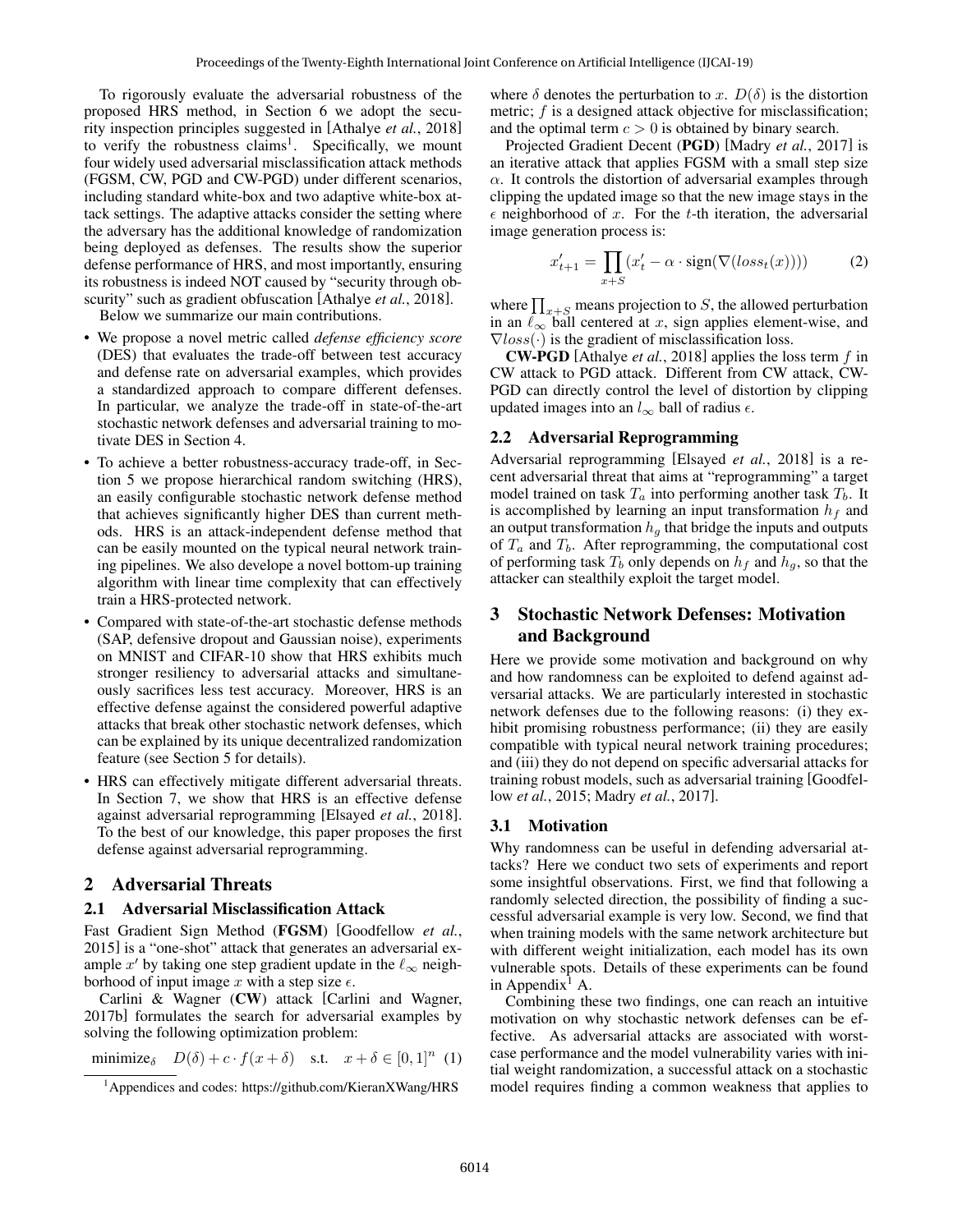| Model              | Deviation | Defense Rate $(\% )$ |
|--------------------|-----------|----------------------|
| Base               |           | 29.18                |
| <b>SAP</b>         | 0.0343    | 29.40                |
| Dropout 0.1        | 0.1143    | 29.60                |
| Dropout 0.3        | 0.2295    | 29.63                |
| Dropout 0.7        | 0.5186    | 32.62                |
| Gaussian           | 0.6413    | 39.92                |
| HRS $10 \times 10$ | 0.7376    | 61.03                |
| HRS $20 \times 20$ | 0.7888    | 66.67                |
| HRS $30 \times 30$ | 0.7983    | 69.70                |

Table 1: Input gradient standard deviation and mean defense rate (1 attack success rate) under PGD attack of multiple strengths. Details are in Section 6. A visualization plot is given in Appendix A.3.

ALL stochastic model variants. This indicates that finding an effective adversarial example for a randomized network is strictly more difficult than that for a deterministic model.

### 3.2 Background

There are many defense methods that utilize randomness either explicitly or implicitly. Here we summarize three representative works toward this direction.

Stochastic Activation Pruning (SAP). Stochastic activation pruning (SAP), proposed by Dhillon et al. [Dhillon *et al.*, 2018], randomizes the neural network by stochastically dropping neuron outputs with a weighted probability. After pruning, the remaining neuron outputs are properly scaled up according to the number of pruned neurons.

Defensive Dropout. Wang et al. [Wang *et al.*, 2018a] propose defensive dropout that applies dropout [Srivastava *et al.*, 2014] in the inference phase for defense. Defensive dropout differs from SAP in two aspects. First, it drops neurons equally regardless of their magnitudes. Second, defensive dropout is implemented in both training and testing phases, with possibly different rates.

Gaussian Noise. Liu et al. [Liu *et al.*, 2017] introduce randomness to the network by adding Gaussian noise before each convolutional layer. Similar to defensive dropout, Gaussian noise takes place in both training and testing phases. The authors suggest to use different noise deviations for the input convolutional layer and other convolutioanl layers, which they refer to as "init-noise" and "inner-noise" respectively.

#### 3.3 Stochastic Gradients

One unique property of stochastic models is the consequence of stochastic input gradients when performing backpropagation from the model output to the input. By inspecting the mean standard deviation of input gradient under different attack strengths ( $\ell_{\infty}$  constraint) over each input dimension, we find that it is strongly correlated with the defense performance, as shown in Table ??. By simply mounting a whitebox attack (PGD), we find that SAP becomes as vulnerable as the base (deterministic) model, and defensive dropout and Gaussian noise have little defense effects. However, defenses that have larger standard deviations of the input gradient, such as the proposed HRS method (see Section 5 for details), are



Figure 1: An example of input gradient distribution of stochastic defense models on a randomly selected dimension. We sample the input gradient of each defense for 200 times at the first step of CW-PGD attack. While SAP, dropout and Gaussian noise all yield a unimodal distribution, this trend is less obvious for HRS.

still quite resilient to this white-box attack. For visual comparison, an example of different stochastic models' input gradient distributions under the same attack is illustrated in Figure 1.

# 4 Defense Efficiency Score: Quantifying Robustness-Accuracy Trade-off

For most current defense methods, there are factors controlling the defense strength. For example, in adversarial training [Madry *et al.*, 2017], one can achieve different defense strength by using different  $L_{\infty}$  bounds on adversarial perturbations during training. Analogously, for stochastic defenses, the controlling factors are the randomization sources, such as the dropout rate, variance of Gaussian noise or the width (number of channels) in our proposed HRS approach.

We note that although defense effectiveness can be improved by using a stronger defense controlling factor, it is traded by sacrificing the test accuracy on clean examples. We characterize this scenario in Figure 2, where the points of a certain defense method are given by using different strength factors against the same attack. For any tested defense, there is indeed a robustness-accuracy trade-off where stronger defenses are usually associated with more test accuracy drop. For example, on CIFAR-10 and under an  $\ell_{\infty}$  attack strength of 8/255, when adversarial training [Madry *et al.*, 2017] achieves a 56.6% defense rate, it also causes a 7.11% drop in test accuracy, which could be an undesirable trade-off.

Therefore, it is worth noting that even under the same norm-ball bounded adversarial attack threat model, comparing different defense methods is not an easy task as they vary in both defense rate and test accuracy. In order to tackle this difficulty, we propose Defense Efficiency Score (DES) as

$$
DES_{D,A}(\theta) = \Delta d/\Delta t \tag{3}
$$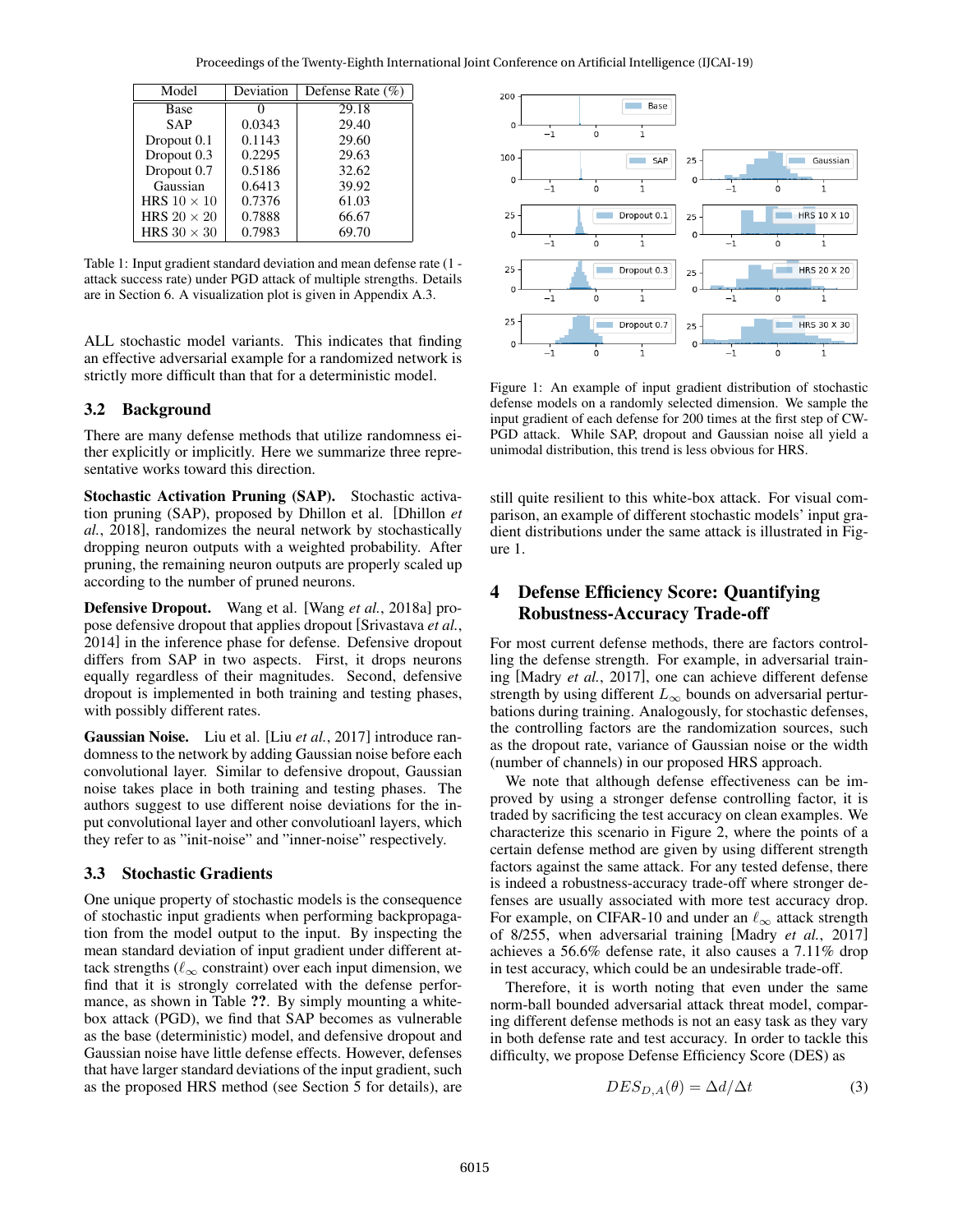

Figure 2: Defense efficiency of different defenses under PGD attack on CIFAR-10. See Appendix C.5 for implementation details. The solid lines are fitted by linear regression.

where  $\Delta d$  is the gain in defense rate (percentage of adversarial examples generated by attack *A* that fails to fool the protected model using defense scheme *D* with strength factor  $\theta$ ) and  $\Delta t$  is the associated test accuracy drop relative to the unprotected base model<sup>2</sup>. Intuitively, DES indicates the defense improvement per test accuracy drop.

A fair evaluation of defenses can be conducted by first choosing a desired behavior range (on either defense rate or test accuracy drop), and then compare the statistics (such as mean and variance) of DES values by varying defense strength that fall into the desired range. In Figure 2 we show the scatter plot and mean of DES values of HRS (with up to 30 X 30 channels), together with other stochastic defenses and adversarial training that have the same defense rate range. We find that the points (resulting models) of a defense lie roughly on a linear line with a small variance and our proposed HRS defense attains the best mean DES that is more than  $3 \times$  higher than the state of the art, suggesting a significantly more effective defense. Details of HRS and DES analysis will be given in Section 5 and Section 6, respectively.



Figure 3: Illustration of HRS-protected model.

# 5 Hierarchical Random Switching (HRS)

### 5.1 HRS Protected Model

HRS divides a base neural network into several *blocks* and replaces each block with a *switching block* which contains a bunch of parallel *channels* with different weights but the same structure as shown in Figure 3. HRS features a switcher that randomly assigns the input of the block to one of the parallel channels in the run time. We call the selected channel by the switcher an *active* channel, and at any given time all active channels from each block constitute an *active path* which has the same structure as the base model.

Intuitively, a HRS-protected model can assure comparable performance to the base model if each possible path is fully functional while its random switching nature prevents the attacker from exploiting the weakness of a fixed model structure. We will introduce a training procedure to ensure full function of each path shortly.

HRS has two main advantages over current stochastic defenses. First, many defenses introduce randomness by dropping neurons or adding noise, leading to undesirable and even disruptive noisy information for model inference, deteriorating accuracy on legitimate data. This explains why these methods have worse trade-offs in terms of DES, as shown in Figure 2. In contrast, HRS introduces randomness in block switching, where each active path in HRS is trained to have a comparable performance to the base model, which greatly alleviates the issue of significant drop in test accuracy.

Second, HRS is a decentralized randomization scheme. Each variant of HRS has no privilege over others due to random switching. Therefore, it is fundamentally different from Dropout or Gaussian noise where all variations are derived from the base deterministic model, making the base model a centralized surrogate model and potentially leveraged by attackers to bypass these defenses. We consider this attack setting as the "fixed-randomness" setting, which is an adaptive white-box attack assuming the attacker knows the base model and is aware of randomness being deployed as defenses. In Section 6, we will show our proposed HRS is resilient to such adaptive attack, attaining even better defense performance than standard white-box attacks.

#### 5.2 Training for HRS

To facilitate HRS model training and ensure the performance of every path, we propose a bottom-up training approach. The training process start with training for the first switching block by constructing  $N_1$  randomly initialized paths. These paths are trained independently to convergence, and after this round of training the weights in the first switching block will be fixed. We then train for the second switching block by constructing *N*<sup>2</sup> paths with randomly initialization except for the first switching block. During training, the switching scheme of the first block is activated, which forces the following upper blocks to adapt the variation of the first block. The training process continues until all switching blocks are trained. We find that by doing so, the training performance is stable, and each channel in a switching block is decentralized. Details of the bottom-up training approach are summarized in Algorithm 1 of Appendix B.

# 6 Performance Evaluation and Analysis

In this section, we run experiments on two datasets, MNIST [LeCun, 1998] and CIFAR-10 [Krizhevsky and Hinton, 2009], to benchmark our proposed HRS on defending adversarial attacks. The study consists of two parts. In the

<sup>&</sup>lt;sup>2</sup>In practice, we use  $\Delta d/(\Delta t + \eta)$  where  $\eta$  is a small value (we set  $\eta = 0.002$ ) to offset noisy effect (e.g. random training initialization) leading to negative  $\Delta t$  when it is close to the origin.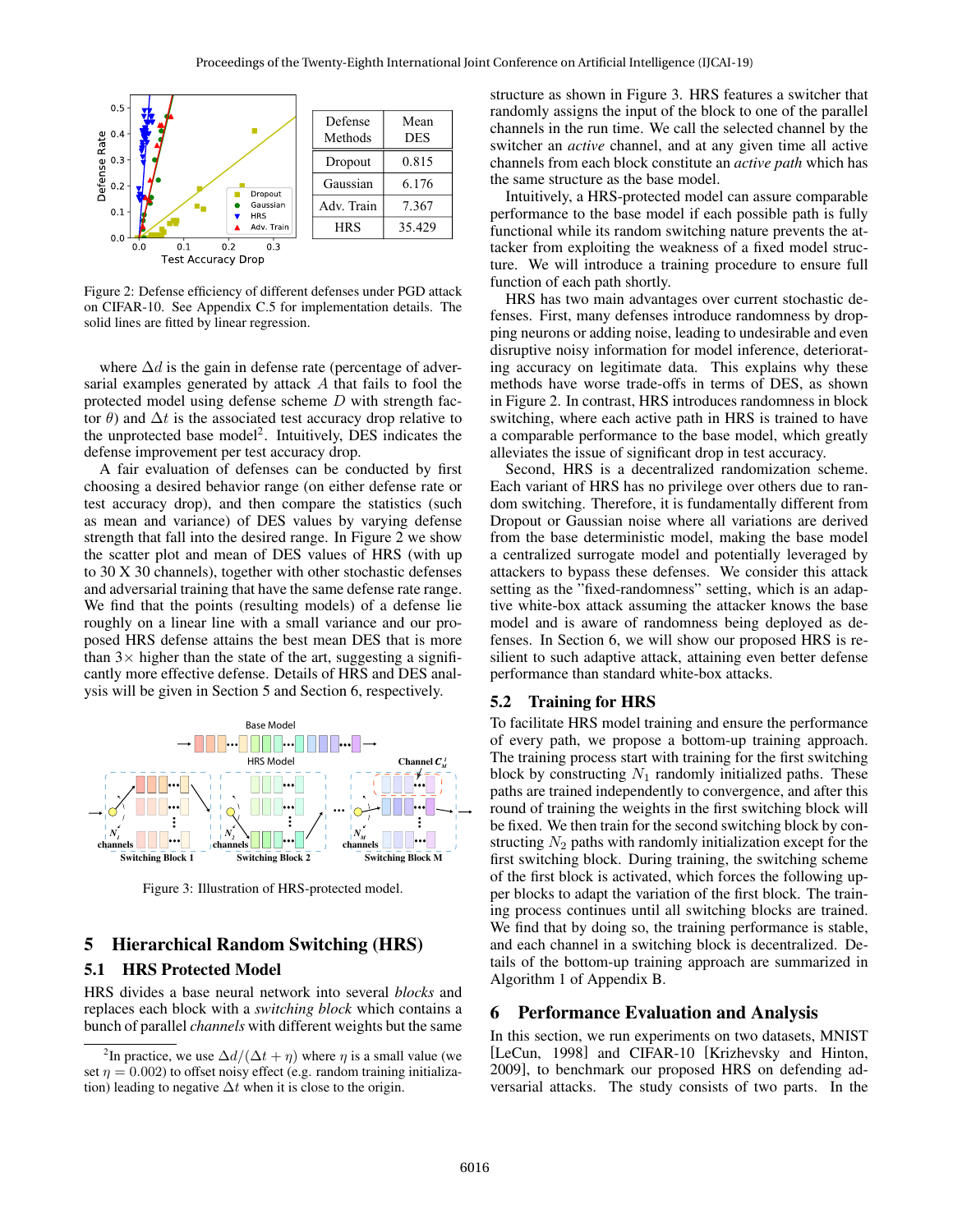first part, We test HRS with different channels and three other stochastic network defenses in white-box attack setting (i.e. assume the attacker has full information about the target model including its structure and parameters) and two adaptive attack settings where the attackers attempt to incorporate randomness-aware counter-measures to strengthen their attacks at possibly additional computation cost. Note that for a fair comparison, we need to consider both defense effectiveness and test accuracy. Thus we set defenses to the same accuracy level by tuning their strength controlling factors and report detailed accuracy values in C.6 of Appendix C.

In the second part we provide a comprehensive study on the trade-off between defense performance and drop in test accuracy of each method via the DES introduced in Section 4. We not only compare among different stochastic defense methods but also implememt adversarial training [Madry *et*  $al., 2017$ ], a state-of-the-art deterministic defense method<sup>3</sup>.

### 6.1 Experiment Settings

#### Base Network Models

For a fair comparison all defenses have to be applied on the same unprotected model (base model). We use two convolutional neural network (CNN) architectures as our base models for MNIST and CIFAR-10 datasets, respectively, as they were standard settings considered in previous works such as [Carlini and Wagner, 2017b; Papernot *et al.*, 2016; Chen *et al.*, 2017]. Details about these base models are summarized in Appendix C.4.

#### Stochastic Network Defense Schemes

Below summarizes the implemented defenses, and Table A2 in Appendix D shows their resulting test accuracy.

- **SAP** [Dhillon *et al.*, 2018] : Stochastic activation pruning (SAP) scheme is implemented on the base model between the first and second fully-connected layers.
- Defensive Dropout [Wang *et al.*, 2018a]: dropout is used between the first and second fully-connected layers with three different dropout rates, 0*.*1, 0*.*3 and 0*.*7 (0*.*7 is omitted on MNIST as it severely degrades test accuracy).
- Gaussian Noise: Following the setting in [Liu *et al.*, 2017], we add Gaussian noise to the input of each convolutional layer in both training and testing phases. We defer its parameter setting and discussion to Appendix C.2.
- HRS (proposed): We divide the base model structure into two switching blocks between the first and second fully-connected layers. We implement this 2-block HRSprotected model with  $10 \times 10$ ,  $20 \times 20$  and  $30 \times 30$  channels. Note that at any given time, the active path of HRS has the same structure as the base model.

#### Attack Settings

We consider the standard white-box attack setting and two adaptive white-box attacks settings (expectation over transformation (EOT)[Athalye *et al.*, 2017; Athalye *et al.*, 2018] and fixed randomness) for stochastic defenses. The purpose



Figure 4: Attack success rate on CIFAR-10 using (a) PGD, (b) PGD + EOT, (c) PGD + fixed randomness (d) CW-PGD, (e) CW-PGD + EOT, and (f) CW-PGD + fixed randomness.

of using EOT and fixed randomness attacks is to show the defense effectiveness is not a consequence of obfuscated gradients. In each setting, four adversarial attack methods are implemented: FGSM, CW, PGD and CW-PGD. Their implementation details are summarized in Appendix C.1.

- White-box Attack: The adversary uses the stochastic model directly to generate adversarial examples.
- Expectation Over Transformation (EOT): When computing input gradient, the adversary samples input gradient for *n* times and use the mean of gradients to update the perturbed example. We set  $n = 10$  in our experiments as we observe no significant gain when using  $n > 10$ . Details about the pilot research on *n* are given in Appendix C.5.
- Fixed Randomness: Generating adversarial examples using a fixed model by disabling any randomness scheme. For SAP, defensive dropout and Gaussian noise, it is done by removing their randomness generation modules (e.g. dropout layers). For HRS, it is done by fixing an active path.

#### 6.2 White-box and Adaptive Attack Analysis

Due to space limitation, we compare the attack success rate (ASR) of different defenses on CIFAR-10 dataset against PGD and CW-PGD attacks with different strengths (the  $\ell_{\infty}$ ) constraint) and under three attack settings in Figure 4. We defer the experimental results of FGSM and CW and all attacks on MNIST dataset to Appendix C.1.

We summarize our findings from experiments as follows:

1. HRS achieves superior defense performance under all attack settings. The advantage of HRS over other defenses becomes more apparent under stronger attacks such as PGD and CW-PGD, where SAP, defensive dropout and Gaussian noise provide little defense given the same level of test accuracy drop. For example, even with a reasonably large  $\ell_{\infty}$  perturbation constraint 8*/*255, on CIFAR-10 PGD and CW-PGD attacks only

<sup>&</sup>lt;sup>3</sup>We only compare adversarial training on CIFAR-10, as on MNIST it does not suffer from large test accuracy drop.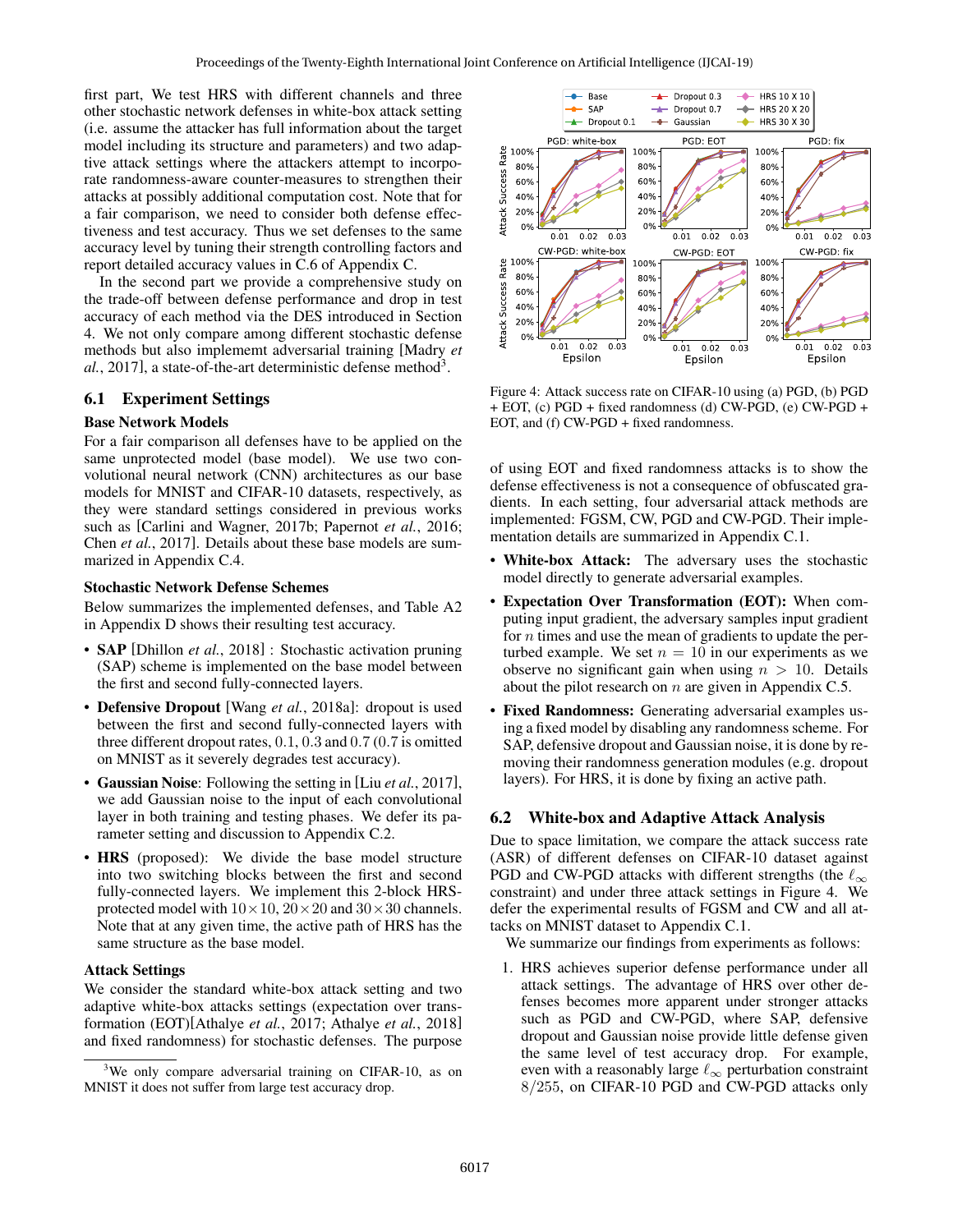

Figure 5: Scatter plots of different defenses. Attacks on CIFAR-10 and MNIST are using 8/255 and 64/255  $\epsilon$  bounds, respectively.

attain 51.1% and 54.5% ASRs on HRS with only at most 0.48% drop in test accuracy, respectively, while all other stochastic defenses are completely broken (100% ASR), and adversarial training with the same defense rate has 7% more test accuracy drop.

- 2. The adaptive attacks using EOT can marginally improve ASR on all defenses when compared with the standard white-box attacks. But it is not as efficient as fixedrandomness attack or white-box attack as it requires *n* times gradient computations.
- 3. We observe that the fixed randomness adaptive attack leads to distinct consequences to different defense methods. For SAP, dropout and Gaussian noise, it has a similar effect as using EOT but without requiring multiple input gradient samples. However, for HRS it actually has a worse performance than standard white-box attacks. This phenomenon can be explained by the decentralized randomness property of HRS as discussed in Section 5.
- 4. We observe that HRS with more channels are stronger in defense. Note that HRS introduces little computation overhead than the base model and it has large DEI score. In practice, further reduction of ASR with HRS can be achieved by simply allowing more channels or blocks.

### 6.3 Defense Efficiency Analysis

To characterize the robustness-accuracy trade-offs of different defenses, we compare the DES (see Section 4) of different stochastic defense methods in Table ??. Our HRS attains the highest DES on CIFAR-10 for all attacks and on MNIST for most attacks. In particular, HRS outperforms other defenses by a large margin (at least by  $3\times$ ) on CIFAR-10.

# 7 First Defense against Adversarial Reprogramming

In addition to defending adversarial misclassification attacks, here we demonstrate the effectiveness of HRS against adversarial reprogramming [Elsayed *et al.*, 2018]. We use the same

| Dataset      | Defense    | <b>FGSM</b> | <b>PGD</b> | $CW-PGD$ |
|--------------|------------|-------------|------------|----------|
| <b>MNIST</b> | Dropout    | 11.99       | 17.94      | 19.55    |
|              | Gaussian   | 14.90       | 71.78      | 82.76    |
|              | <b>HRS</b> | 36.41       | 76.64      | 74.90    |
| $CIFAR-10$   | Dropout    | 1.09        | 0.81       | 0.76     |
|              | Gaussian   | 2.73        | 6.17       | 5.47     |
|              | Adv. Train | 5.05        | 7.37       | 6.57     |
|              | <b>HRS</b> | 32.23       | 35.43      | 35.55    |

Table 2: Mean DES of different defense methods



Figure 6: Adversarial reprogramming test accuracy during training a locally connected layer with different kernels as input transform.

base network on CIFAR-10 in Section 6 as the target model to be reprogrammed to classify MNIST images. We use a locally connected layer to perform the input transformation with different kernel sizes and use an identical mapping as the output transformation. The unprotected classifier can easily be reprogrammed to achieve up to 90.53% and 95.07% test accuracy using kernel sizes  $2 \times 2$  and  $3 \times 3$ , respectively, on classifying MNIST images after several epochs of training for the input transformation.

We compare the defenses against adversarial reprogramming using the same set of defense methods in Section 6 and show the reprogramming test accuracy during 50 epochs of training in Figure 6. We observe that HRS-protected models can significantly reduce the adversarial reprogramming test accuracy whereas all other defenses have less defense effect.

# 8 Conclusion

To fairly characterize the robustness-accuracy trade-offs of different defenses, in this paper we propose a novel and comprehensive metric called defense efficiency score (DES). In addition, towards achieving a better trade-off, we propose hierarchical random switching (HRS) for defense, which can be easily compatible with typical network training procedures. Experimental results show that HRS has superior defense performance against standard and adaptive adversarial misclassification attacks while attaining significantly higher DES than current stochastic network defenses. HRS is also the first effective defense against adversarial reprogramming.